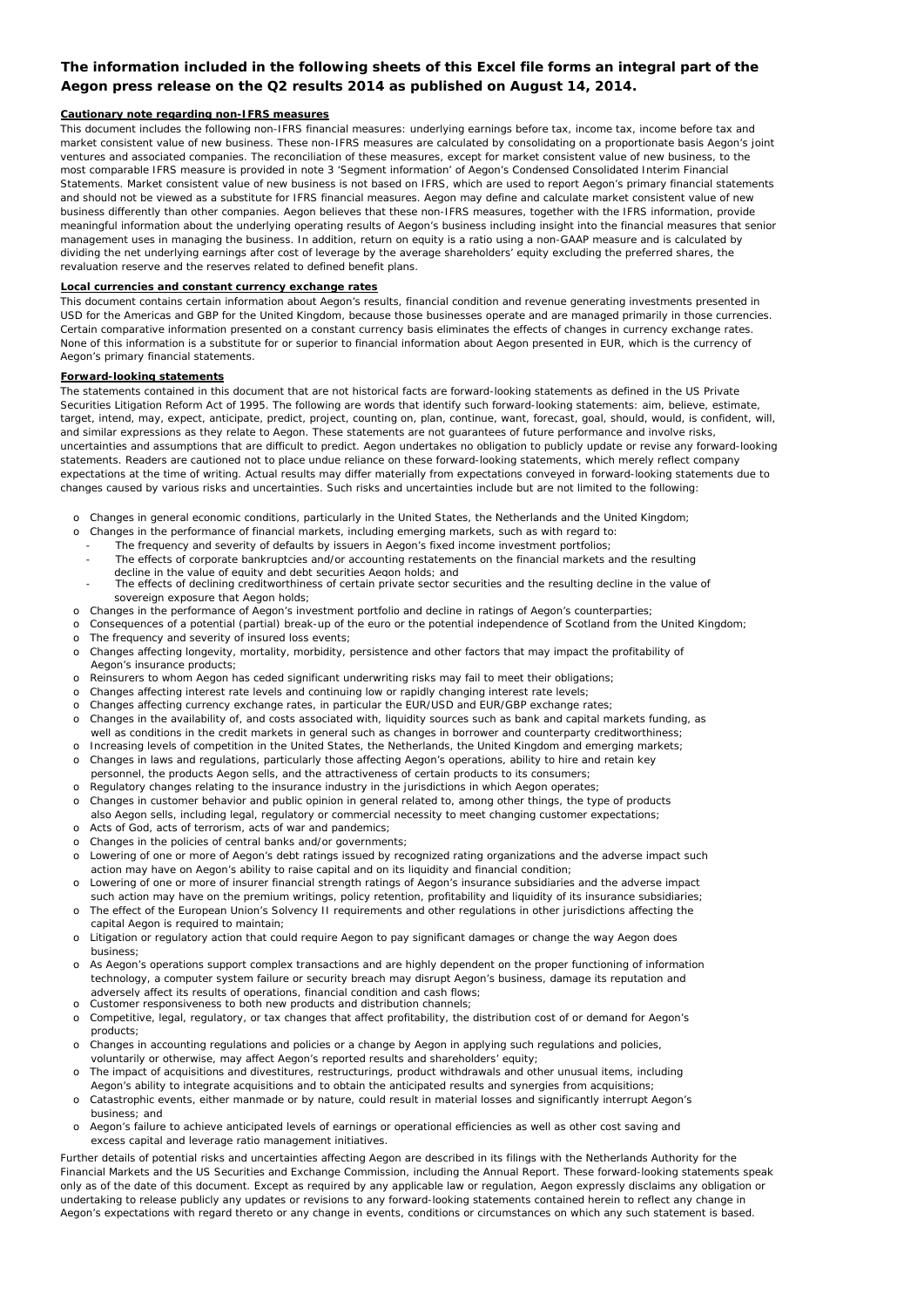| Key performance indicators              |                |         |         |      |         |    |                 |                 |                |
|-----------------------------------------|----------------|---------|---------|------|---------|----|-----------------|-----------------|----------------|
| amounts in EUR millions b)              | Notes          | Q2 2014 | Q1 2014 | %    | Q2 2013 | %  | <b>YTD 2014</b> | <b>YTD 2013</b> | %              |
| Underlying earnings before tax          |                | 514     | 498     | 3    | 481     | 7  | 1,012           | 945             | $\overline{7}$ |
| Net income                              |                | 343     | 392     | (12) | 240     | 43 | 735             | 464             | 58             |
| <b>Sales</b>                            | $\overline{2}$ | 2,066   | 2.086   | (1)  | 1,975   | 5  | 4,152           | 3,713           | 12             |
| Market consistent value of new business | 3              | 221     | 223     | (1)  | 202     | 9  | 444             | 434             | $\overline{a}$ |
| Return on equity                        | $\overline{4}$ | 8.8%    | 8.4%    | 5    | 8.0%    | 10 | 8.6%            | 7.6%            | 13             |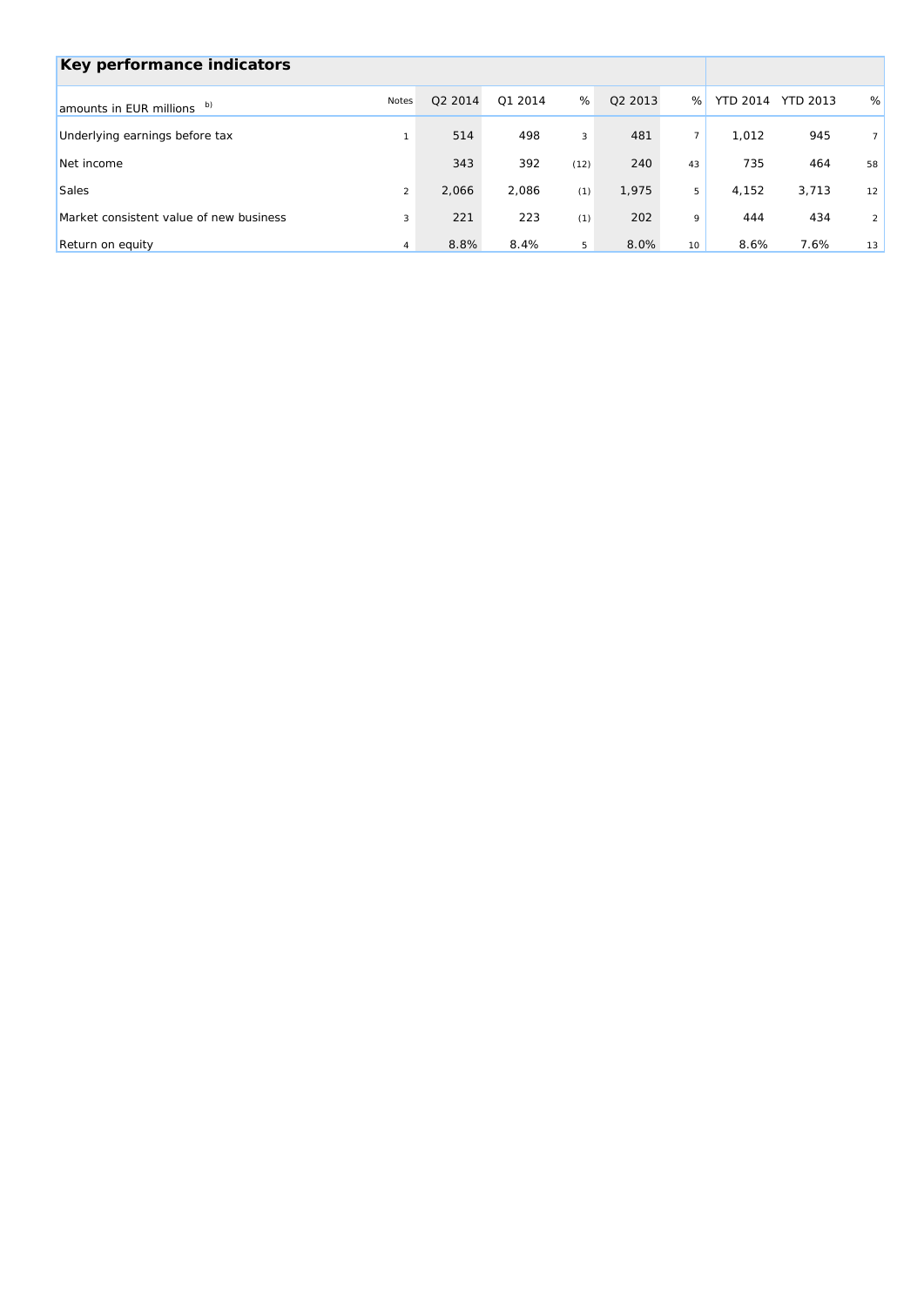| Financial overview <sup>c)</sup>                     |       |         |         |                |         |                  |                 |                 |                |
|------------------------------------------------------|-------|---------|---------|----------------|---------|------------------|-----------------|-----------------|----------------|
| <b>EUR</b> millions                                  | Notes | Q2 2014 | Q1 2014 | %              | Q2 2013 | %                | <b>YTD 2014</b> | <b>YTD 2013</b> | %              |
| Underlying earnings before tax                       |       |         |         |                |         |                  |                 |                 |                |
| Americas                                             |       | 331     | 302     | 10             | 341     | (3)              | 633             | 648             |                |
| The Netherlands                                      |       | 131     | 129     | $\overline{c}$ | 102     |                  | 259             | 216             | (2)            |
|                                                      |       | 32      | 27      | 17             | 24      | 29<br>33         | 58              | 45              | 20<br>32       |
| United Kingdom                                       |       | 62      | 61      |                | 49      |                  | 123             | 109             |                |
| New Markets                                          |       |         |         | $\overline{a}$ |         | 27               |                 |                 | 13             |
| Holding and other                                    |       | (41)    | (21)    | (97)           | (35)    | (19)             | (62)            | (73)            | 14             |
| Underlying earnings before tax                       |       | 514     | 498     | 3              | 481     | 7                | 1,012           | 945             | $\overline{z}$ |
| Fair value items                                     |       | (263)   | (116)   | (126)          | (286)   | 8                | (379)           | (565)           | 33             |
| Realized gains / (losses) on investments             |       | 198     | 110     | 79             | 81      | 142              | 308             | 193             | 59             |
| Net impairments                                      |       | (3)     | (8)     | 59             | (57)    | 95               | (11)            | (75)            | 86             |
| Other income / (charges)                             |       | (14)    | (6)     | (132)          | 27      |                  | (20)            | 23              |                |
| Run-off businesses                                   |       | (1)     | 14      |                | 15      |                  | 13              | 5               | 188            |
| Income before tax                                    |       | 432     | 492     | (12)           | 261     | 66               | 924             | 526             | 76             |
| Income tax                                           |       | (88)    | (100)   | 12             | (21)    |                  | (189)           | (62)            |                |
| Net income                                           |       | 343     | 392     | (12)           | 240     | 43               | 735             | 464             | 58             |
|                                                      |       |         |         |                |         |                  |                 |                 |                |
| Net income / (loss) attributable to:                 |       |         |         |                |         |                  |                 |                 |                |
| Equity holders of Aegon N.V.                         |       | 343     | 392     | (12)           | 239     | 43               | 735             | 463             | 59             |
| Non-controlling interests                            |       |         |         |                | 1       |                  |                 | 1               |                |
| Net underlying earnings                              |       | 382     | 370     | 3              | 367     | $\boldsymbol{4}$ | 752             | 705             | $\overline{7}$ |
| Commissions and expenses                             |       | 1,471   | 1,427   | 3              | 1,528   | (4)              | 2,898           | 2,951           | (2)            |
| of which operating expenses                          | 9     | 810     | 779     | $\overline{4}$ | 829     | (2)              | 1,589           | 1,619           | (2)            |
| <b>New life sales</b>                                |       |         |         |                |         |                  |                 |                 |                |
| Life single premiums                                 |       | 1,247   | 1,062   | 17             | 1,652   | (25)             | 2,309           | 3,143           |                |
| Life recurring premiums annualized                   |       | 386     | 353     | 9              | 355     | 9                | 739             | 705             | (27)<br>5      |
| Total recurring plus 1/10 single                     |       | 511     | 459     | 11             | 520     | (2)              | 970             | 1,019           | (5)            |
|                                                      |       |         |         |                |         |                  |                 |                 |                |
| <b>New life sales</b>                                |       |         |         |                |         |                  |                 |                 |                |
| Americas                                             | 10    | 125     | 116     | 8              | 124     | $\mathcal{I}$    | 241             | 234             | 3              |
| The Netherlands                                      |       | 37      | 32      | 16             | 48      | (23)             | 69              | 88              | (21)           |
| United Kingdom                                       |       | 278     | 249     | 11             | 292     | (5)              | 527             | 578             | (9)            |
| New markets                                          | 10    | 71      | 62      | 14             | 56      | 26               | 133             | 119             | 11             |
| Total recurring plus 1/10 single                     |       | 511     | 459     | 11             | 520     | (2)              | 970             | 1,019           | (5)            |
| New premium production accident and health insurance |       | 235     | 261     | (10)           | 173     | 36               | 497             | 398             | 25             |
| New premium production general insurance             |       | 17      | 17      | (2)            | 14      | 20               | 35              | 28              | 24             |
|                                                      |       |         |         |                |         |                  |                 |                 |                |
| Gross deposits (on and off balance)                  |       |         |         |                |         |                  |                 |                 |                |
| Americas                                             | 10    | 8,524   | 8,507   | ÷,             | 6,417   | 33               | 17,032          | 13,405          | 27             |
| The Netherlands                                      |       | 591     | 486     | 22             | 327     | 81               | 1,077           | 731             | 47             |
| United Kingdom                                       |       | 70      | 53      | 32             | 71      | $\mathcal{I}$    | 124             | 120             | $\overline{4}$ |
| New markets                                          | 10    | 3.844   | 4.428   | (13)           | 5.855   | (34)             | 8.272           | 8.418           | (2)            |
| <b>Total gross deposits</b>                          |       | 13,029  | 13,475  | (3)            | 12,670  | 3                | 26,504          | 22,674          | 17             |
| Net deposits (on and off balance)                    |       |         |         |                |         |                  |                 |                 |                |
| Americas                                             | 10    | 3,237   | 1,978   | 64             | 1,185   | 173              | 5,215           | 2,798           | 86             |
| The Netherlands                                      |       | 271     | 38      |                | 85      |                  | 309             | (49)            |                |
| <b>United Kingdom</b>                                |       | 38      | 28      | 37             | 53      | (29)             | 66              | 93              | (30)           |
| New markets                                          |       | 2,687   | (2,927) |                | 2,233   |                  | (240)           | 2,378           |                |
| Total net deposits excluding run-off businesses      | 10    |         |         |                |         | 20               |                 |                 |                |
| Run-off businesses                                   |       | 6,233   | (883)   | $\overline{a}$ | 3,556   | 75               | 5,350<br>(782)  | 5,220           | $\overline{a}$ |
| Total net deposits / (outflows)                      |       | (163)   | (619)   | 74             | (644)   | 75               |                 | (1, 717)        | 54             |
|                                                      |       | 6,070   | (1,502) |                | 2,912   | 108              | 4,568           | 3,503           | 30             |

|                                             | Jun. 30. | Mar. 31. |      | Dec. 31, |   |
|---------------------------------------------|----------|----------|------|----------|---|
|                                             | 2014     | 2014     | $\%$ | 2013     | % |
| Revenue-generating investments (total)      | 503,413  | 481.624  | 5    | 475,285  | 6 |
| Investments general account                 | 142.278  | 138.567  |      | 135,409  | 5 |
| Investments for account of policyholders    | 174.590  | 167.903  | 4    | 165.032  | 6 |
| Off balance sheet investments third parties | 186.545  | 175.154  |      | 174.843  |   |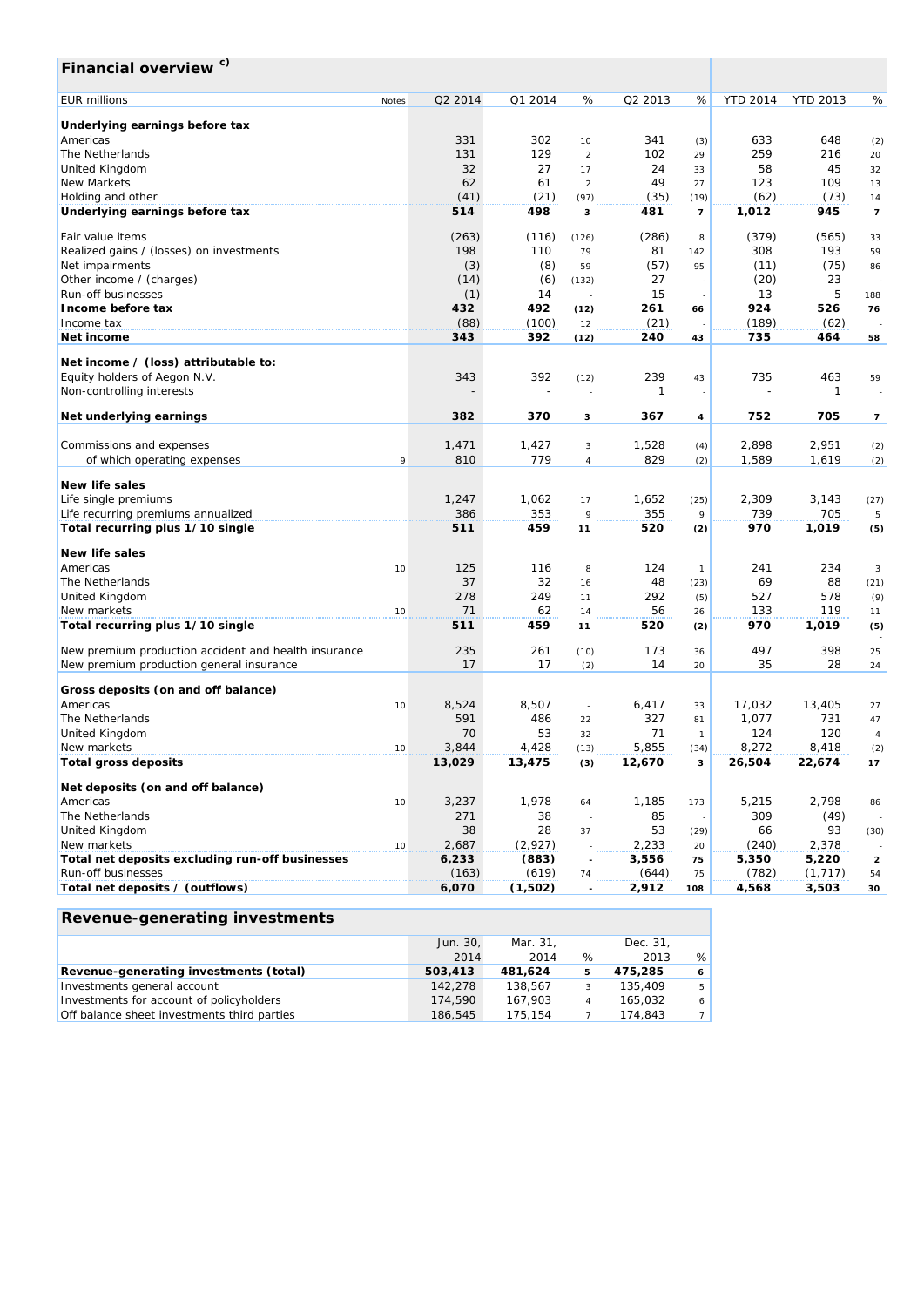| Financial overview, Q2 2014 geographically $^{\circ}$ $^{\circ}$ |  |  |  |  |
|------------------------------------------------------------------|--|--|--|--|
|------------------------------------------------------------------|--|--|--|--|

|                                                       |          |             |                |            | Holding,<br>other |       |
|-------------------------------------------------------|----------|-------------|----------------|------------|-------------------|-------|
|                                                       |          | The         | United         | <b>New</b> | activities &      |       |
| <b>EUR</b> millions                                   | Americas | Netherlands | Kingdom        | Markets    | eliminations      | Total |
| Underlying earnings before tax by line of business    |          |             |                |            |                   |       |
| Life                                                  | 128      | 78          | 26             | 19         |                   | 251   |
| Individual savings and retirement products            | 134      |             |                |            |                   | 135   |
| Pensions                                              | 67       | 45          | 5              | 3          |                   | 120   |
| Non-life                                              |          | 3           |                |            |                   | 12    |
| Distribution                                          |          | 3           |                |            |                   | 3     |
| <b>Asset Management</b>                               |          |             |                | 25         |                   | 25    |
| Other                                                 |          |             |                |            | (41)              | (41)  |
| Share in underlying earnings before tax of associates |          |             |                |            |                   |       |
| Underlying earnings before tax                        | 331      | 131         | 32             | 62         | (41)              | 514   |
| Fair value items                                      | (118)    | (132)       | (13)           |            |                   | (263) |
| Realized gains / (losses) on investments              | 51       | 47          | 97             |            |                   | 198   |
| Net impairments                                       | 15       | (3)         |                | (15)       |                   | (3)   |
| Other income / (charges)                              | (11)     | (5)         | $\overline{2}$ |            | (1)               | (14)  |
| Run-off businesses                                    | (1)      |             |                |            |                   | (1)   |
| Income before tax                                     | 268      | 39          | 117            | 51         | (43)              | 432   |
| Income tax                                            | (51)     | (7)         | (27)           | (16)       | 13                | (88)  |
| Net income                                            | 216      | 32          | 90             | 35         | (29)              | 343   |
| Net underlying earnings                               | 232      | 101         | 33             | 44         | (28)              | 382   |

# **Employee numbers**

|                                                                      | Jun. 30.<br>2014 | Dec. 31.<br>2013 |
|----------------------------------------------------------------------|------------------|------------------|
| <b>Employees</b>                                                     | 27.730           | 26.891           |
| of which agents                                                      | 5.244            | 4.753            |
| of which Aegon's share of employees in joint ventures and associates | 1.482            | 1.462            |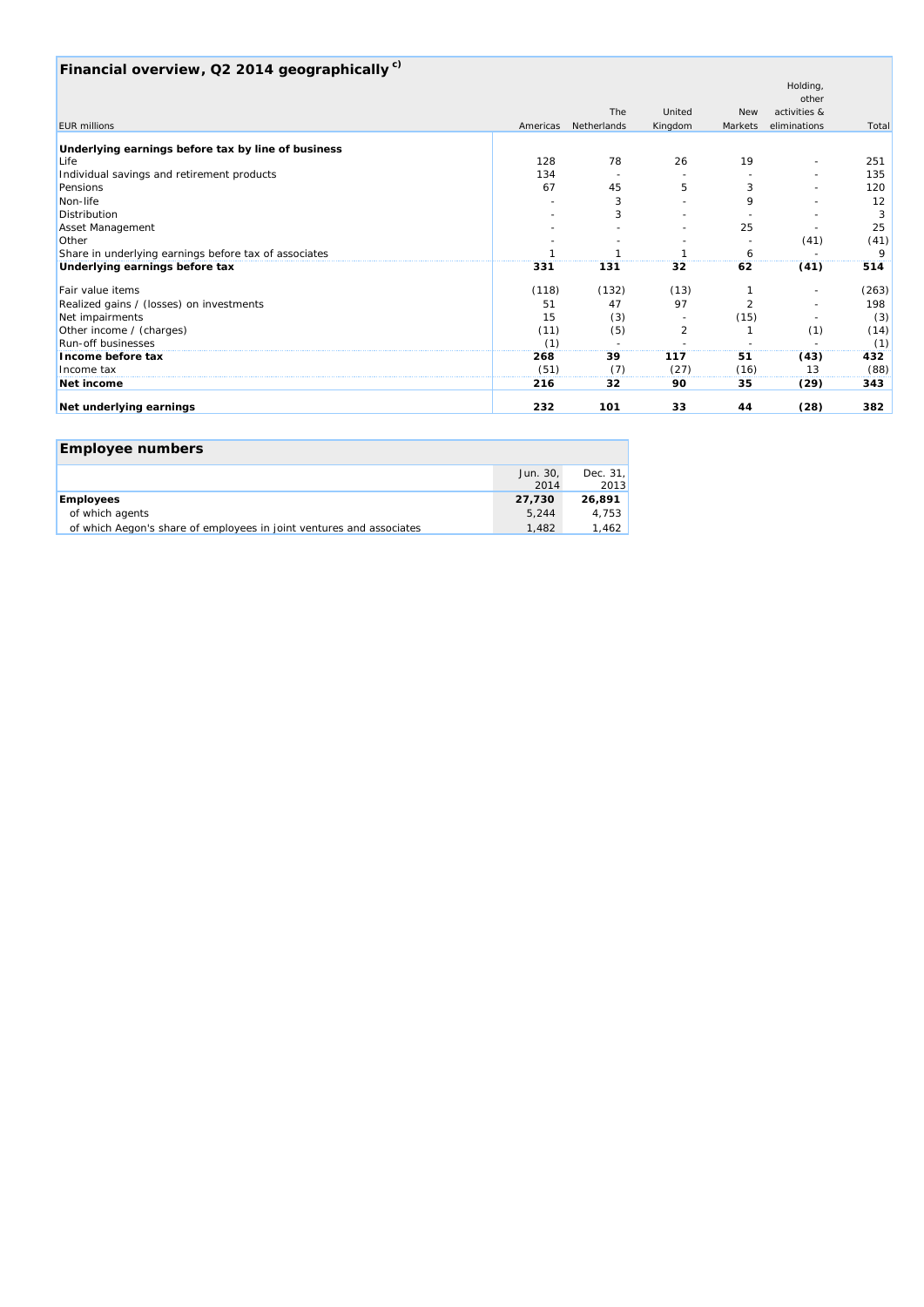| Americas <sup>c)</sup>                                  |       |                |                |                          |                |                            |                 |                 |                         |
|---------------------------------------------------------|-------|----------------|----------------|--------------------------|----------------|----------------------------|-----------------|-----------------|-------------------------|
| <b>USD millions</b>                                     | Notes | Q2 2014        | Q1 2014        | %                        | Q2 2013        | %                          | <b>YTD 2014</b> | <b>YTD 2013</b> | %                       |
| Underlying earnings before tax by line of business      |       |                |                |                          |                |                            |                 |                 |                         |
| Life and protection                                     |       | 168            | 141            | 19                       | 188            | (10)                       | 309             | 354             | (12)                    |
| <b>Fixed annuities</b>                                  |       | 52             | 58             | (10)                     | 60             | (15)                       | 110             | 116             | (6)                     |
| Variable annuities                                      |       | 120            | 108            | 11                       | 96             | 26                         | 229             | 190             | 21                      |
| Retail mutual funds                                     |       | 11             | 12             | (2)                      | $\overline{7}$ | 53                         | 23              | 12              | 83                      |
| Individual savings and retirement products              |       | 184            | 178            | $\mathcal{Z}$            | 163            | 12                         | 361             | 318             | 13                      |
| Employer solutions & pensions                           |       | 92             | 89             | $\overline{A}$           | 89             | $\sqrt{4}$                 | 181             | 171             | 6                       |
| Canada                                                  |       | 10             | 4              | 113                      | $\overline{4}$ | 152                        | 14              | $\overline{4}$  |                         |
| Latin America                                           |       |                | $\overline{2}$ |                          | 1              |                            | 2               | 3               | (41)                    |
| Underlying earnings before tax                          |       | 454            | 414            | 10                       | 445            | $\boldsymbol{2}$           | 868             | 850             | $\overline{\mathbf{z}}$ |
| Fair value items                                        |       | (162)          | (67)           | (142)                    | (213)          | 24                         | (229)           | (509)           | 55                      |
| Realized gains / (losses) on investments                |       | 70             | 12             |                          | 41             | 76                         | 82              | 100             | (17)                    |
| Net impairments                                         |       | 21             | 5              |                          | (41)           |                            | 25              | (41)            |                         |
| Other income / (charges)                                |       | (15)           | $\overline{4}$ |                          | (2)            |                            | (11)            | (8)             | (44)                    |
| Run- off businesses                                     |       | (1)            | 19             |                          | 19             |                            | 18              | 6               |                         |
| Income before tax                                       |       | 367            | 387            | (5)                      | 249            | 47                         | 754             | 398             | 89                      |
| Income tax                                              |       | (71)           | (86)           | 18                       | (55)           | (29)                       | (157)           | (57)            | (176)                   |
| Net income                                              |       | 296            | 300            | (1)                      | 194            | 52                         | 597             | 341             | 75                      |
| Net underlying earnings                                 |       | 318            | 290            | 10                       | 320            | (1)                        | 608             | 610             |                         |
| Commissions and expenses                                |       | 1,145          | 1,110          | $\mathcal{Z}$            | 1,136          | $\boldsymbol{\mathcal{I}}$ | 2,255           | 2,203           | $\overline{a}$          |
| of which operating expenses                             |       | 471            | 453            | $\overline{4}$           | 469            | $\boldsymbol{\eta}$        | 925             | 942             | (2)                     |
| New life sales                                          | 10    |                |                |                          |                |                            |                 |                 |                         |
| Life single premiums                                    |       | 80             | 66             |                          | 20             |                            | 146             | 64              |                         |
| Life recurring premiums annualized                      |       | 164            | 152            | 21<br>8                  | 160            | $\sqrt{3}$                 | 316             | 301             | 129<br>5                |
| Total recurring plus 1/10 single                        |       | 172            | 158            | 9                        | 162            | 6                          | 330             | 307             | 8                       |
|                                                         |       |                |                |                          |                |                            |                 |                 |                         |
| Life & protection                                       |       | 144            | 134            | $\overline{7}$           | 133            | 8                          | 277             | 252             | 10                      |
| Canada                                                  |       | 18             | 16             | 9                        | 17             | 6                          | 34              | 33              | 5                       |
| Latin America                                           |       | 10             | 8              | 27                       | 12             | (10)                       | 18              | 22              | (15)                    |
| Total recurring plus 1/10 single                        |       | 172            | 158            | 9                        | 162            | 6                          | 330             | 307             | 8                       |
| New premium production accident and health insurance    |       | 309            | 338            | (9)                      | 207            | 49                         | 647             | 471             | 37                      |
| Gross deposits (on and off balance) by line of business | 10    |                |                |                          |                |                            |                 |                 |                         |
| Life & protection                                       |       | $\overline{2}$ | $\overline{2}$ | (18)                     | $\mathbf{1}$   | 51                         | $\overline{4}$  | 3               | 34                      |
| <b>Fixed annuities</b>                                  |       | 87             | 71             | 22                       | 136            | (36)                       | 159             | 325             | (51)                    |
| Variable annuities                                      |       | 2,475          | 2,038          | 21                       | 2,251          | 10                         | 4,513           | 3,873           | 17                      |
| Retail mutual funds                                     |       | 953            | 1,210          | (21)                     | 1,224          | (22)                       | 2,163           | 2,411           | (10)                    |
| Individual savings & retirement products                |       | 3,515          | 3,320          | 6                        | 3,611          | (3)                        | 6,834           | 6,609           | $\sqrt{3}$              |
| Employer solutions & pensions                           |       | 8,141          | 8,288          | (2)                      | 4,725          | 72                         | 16,429          | 10,893          | 51                      |
| Canada                                                  |       | 27             | 36             | (26)                     | 30             | (12)                       | 63              | 77              | (18)                    |
| Latin America                                           |       | $\overline{4}$ | 5              | (8)                      | 5              | (6)                        | 9               | 11              | (12)                    |
| <b>Total gross deposits</b>                             |       | 11,689         | 11,651         | $\overline{\phantom{a}}$ | 8,372          | 40                         | 23,340          | 17,593          | 33                      |
| Net deposits (on and off balance) by line of business   | 10    |                |                |                          |                |                            |                 |                 |                         |
| Life & protection                                       |       | (9)            | (10)           | 5                        | (12)           | 21                         | (19)            | (22)            | 10                      |
| <b>Fixed annuities</b>                                  |       | (753)          | (686)          | (10)                     | (608)          | (24)                       | (1, 439)        | (1, 161)        | (24)                    |
| Variable annuities                                      |       | 1,349          | 982            | 37                       | 1,304          | $\sqrt{3}$                 | 2,331           | 2,003           | 16                      |
| Retail mutual funds                                     |       | 131            | 226            | (42)                     | 150            | (12)                       | 357             | 393             | (9)                     |
| Individual savings & retirement products                |       | 727            | 522            | 39                       | 846            | (14)                       | 1,249           | 1,235           | $\it 1$                 |
| Employer solutions & pensions                           |       | 3,792          | 2,284          | 66                       | 803            |                            | 6,076           | 2,644           | 130                     |
| Canada                                                  |       | (75)           | (90)           | 16                       | (96)           | 21                         | (165)           | (190)           | $13\,$                  |
| Latin America                                           |       | 3              | 3              | (14)                     | 3              | (27)                       | 6               | 6               | (8)                     |
| Total net deposits excluding run-off businesses         |       | 4,437          | 2,709          | 64                       | 1,544          | 187                        | 7,147           | 3,673           | 95                      |
| Run-off businesses                                      |       | (224)          | (848)          | 74                       | (838)          | 73                         | (1,072)         | (2, 254)        | 52                      |
| Total net deposits / (outflows)                         |       | 4,213          | 1,862          | 126                      | 706            |                            | 6,075           | 1,419           |                         |
|                                                         |       |                |                |                          |                |                            |                 |                 |                         |
| Revenue-generating investments                          |       |                |                |                          |                |                            |                 |                 |                         |

| .                                           |          |          |   |          |                          |
|---------------------------------------------|----------|----------|---|----------|--------------------------|
|                                             | Jun. 30. | Mar. 31. |   | Dec. 31. |                          |
|                                             | 2014     | 2014     | % | 2013     | %                        |
| Revenue-generating investments (total)      | 384,172  | 371,958  | 3 | 363,262  | 6                        |
| Investments general account                 | 106.717  | 106.391  |   | 104.425  | $\overline{\phantom{a}}$ |
| Investments for account of policyholders    | 109.867  | 105,760  | 4 | 103.659  | 6                        |
| Off balance sheet investments third parties | 167.588  | 159.808  |   | 155.179  | 8                        |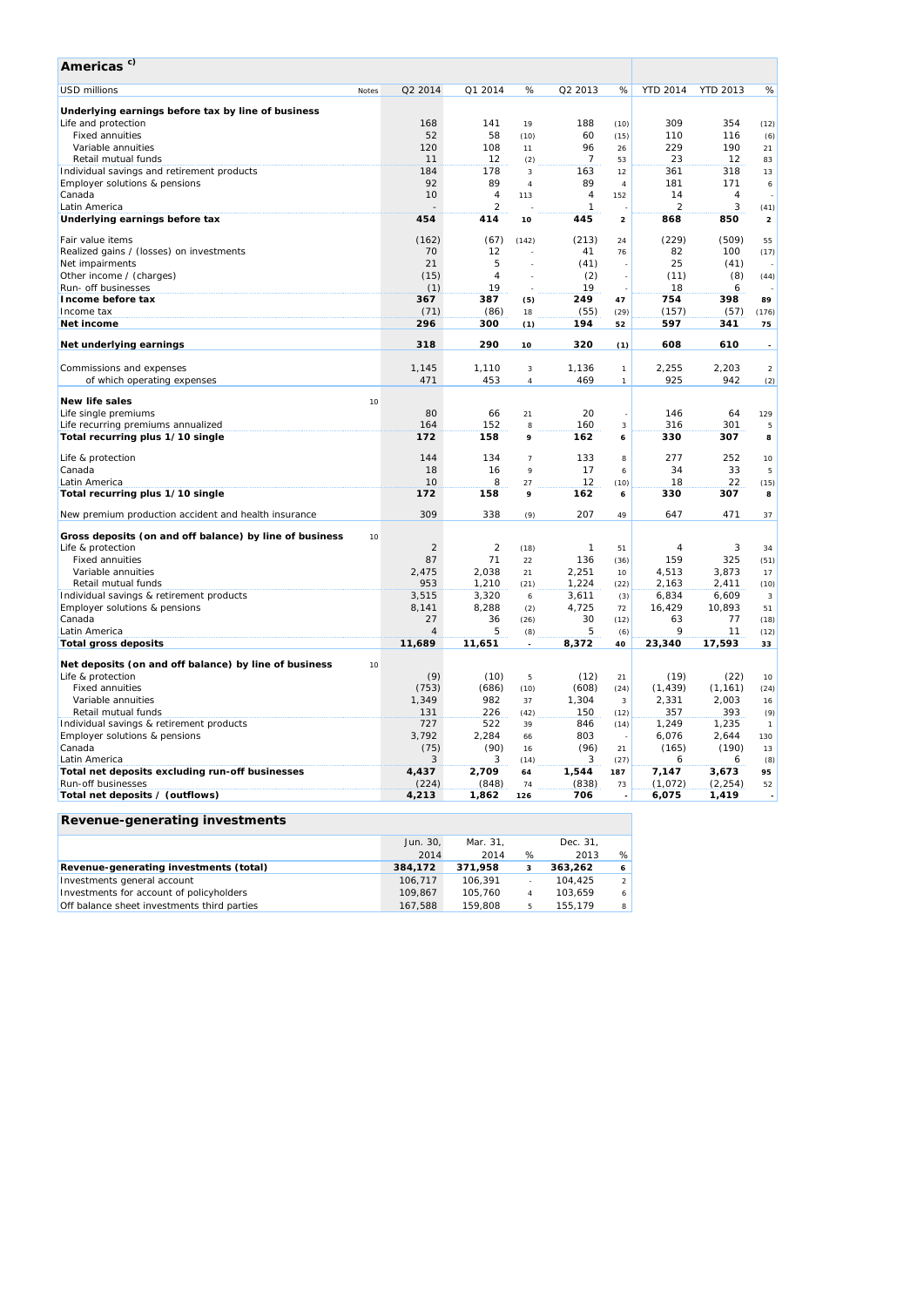| The Netherlands <sup>c)</sup>                           |              |         |         |                          |         |      |                 |                 |        |
|---------------------------------------------------------|--------------|---------|---------|--------------------------|---------|------|-----------------|-----------------|--------|
| <b>EUR</b> millions                                     | <b>Notes</b> | Q2 2014 | Q1 2014 | %                        | Q2 2013 | %    | <b>YTD 2014</b> | <b>YTD 2013</b> | %      |
| Underlying earnings before tax by line of business      |              |         |         |                          |         |      |                 |                 |        |
| Life and Savings                                        |              | 78      | 73      | $\overline{7}$           | 60      | 30   | 152             | 129             | 17     |
| Pensions                                                |              | 45      | 50      | (10)                     | 46      | (1)  | 96              | 86              | 12     |
| Non-life                                                |              | 3       | 1       | ÷.                       | (10)    |      | 4               | (11)            | $\sim$ |
| Distribution                                            |              | 3       | 4       | (16)                     | 4       | (6)  | 7               | 10              | (25)   |
| Share in underlying earnings before tax of associates   |              | 1       |         |                          | 2       | (58) | 1               | 2               | (58)   |
| Underlying earnings before tax                          |              | 131     | 129     | $\overline{a}$           | 102     | 29   | 259             | 216             | 20     |
| Fair value items                                        |              | (132)   | (36)    | $\overline{\phantom{a}}$ | (36)    |      | (167)           | (109)           | (53)   |
| Realized gains / (losses) on investments                |              | 47      | 84      | (43)                     | 23      | 103  | 131             | 86              | 51     |
| Net impairments                                         |              | (3)     | (2)     | (69)                     | (14)    | 81   | (4)             | (22)            | 81     |
| Other income / (charges)                                |              | (5)     | (3)     | (53)                     | (27)    | 82   | (8)             | (27)            | 70     |
| Income before tax                                       |              | 39      | 172     | (77)                     | 48      | (20) | 211             | 144             | 46     |
| Income tax                                              |              | (7)     | (29)    | 76                       | (6)     | (11) | (35)            | (21)            | (68)   |
| Net income                                              |              | 32      | 143     | (78)                     | 42      | (25) | 175             | 123             | 42     |
| Net underlying earnings                                 |              | 101     | 100     | $\mathbf{1}$             | 82      | 26   | 202             | 169             | 20     |
| Commissions and expenses                                |              | 264     | 254     | $\overline{4}$           | 253     | 5    | 518             | 502             | 3      |
| of which operating expenses                             |              | 194     | 185     | 5                        | 181     | 8    | 380             | 360             | 6      |
| <b>New life sales</b>                                   |              |         |         |                          |         |      |                 |                 |        |
| Life single premiums                                    |              | 316     | 260     | 22                       | 389     | (19) | 576             | 735             | (22)   |
| Life recurring premiums annualized                      |              | 6       | 6       | (6)                      | 10      | (42) | 12              | 15              | (19)   |
| Total recurring plus 1/10 single                        |              | 37      | 32      | 16                       | 48      | (23) | 69              | 88              | (21)   |
| Life and Savings                                        |              | 10      | 12      | (18)                     | 10      | (12) | 21              | 24              | (11)   |
| Pensions                                                |              | 28      | 20      | 36                       | 38      | (27) | 48              | 64              | (25)   |
| Total recurring plus 1/10 single                        |              | 37      | 32      | 16                       | 48      | (23) | 69              | 88              | (21)   |
| New premium production accident and health insurance    |              | 2       | 4       | (44)                     | 4       | (50) | 7               | 17              | (62)   |
| New premium production general insurance                |              | 6       | 8       | (18)                     | 6       | 3    | 14              | 14              | (1)    |
| Gross deposits (on and off balance) by line of business |              |         |         |                          |         |      |                 |                 |        |
| Life and Savings                                        |              | 556     | 486     | 14                       | 327     | 70   | 1,042           | 731             | 43     |
| Pensions                                                |              | 35      |         |                          |         |      | 35              |                 |        |
| <b>Total gross deposits</b>                             |              | 591     | 486     | 22                       | 327     | 81   | 1,077           | 731             | 47     |
| Net deposits (on and off balance) by line of business   |              |         |         |                          |         |      |                 |                 |        |
| Life and Savings                                        |              | 237     | 38      |                          | 85      | 177  | 275             | (49)            |        |
| Pensions                                                |              | 35      |         |                          |         |      | 35              |                 |        |
| Total net deposits / (outflows)                         |              | 271     | 38      |                          | 85      |      | 309             | (49)            |        |

|                                             | Jun. 30. | Mar. 31. |                | Dec. 31. |                |
|---------------------------------------------|----------|----------|----------------|----------|----------------|
|                                             | 2014     | 2014     | %              | 2013     | %              |
| Revenue-generating investments (total)      | 76,730   | 74.182   | 3              | 71.993   | 7              |
| Investments general account                 | 48.389   | 46.652   | $\overline{4}$ | 45.354   | 7 <sup>1</sup> |
| Investments for account of policyholders    | 27.422   | 26.555   | 3              | 25.646   | 7 <sup>1</sup> |
| Off balance sheet investments third parties | 920      | 974      | (6)            | 994      | (7)            |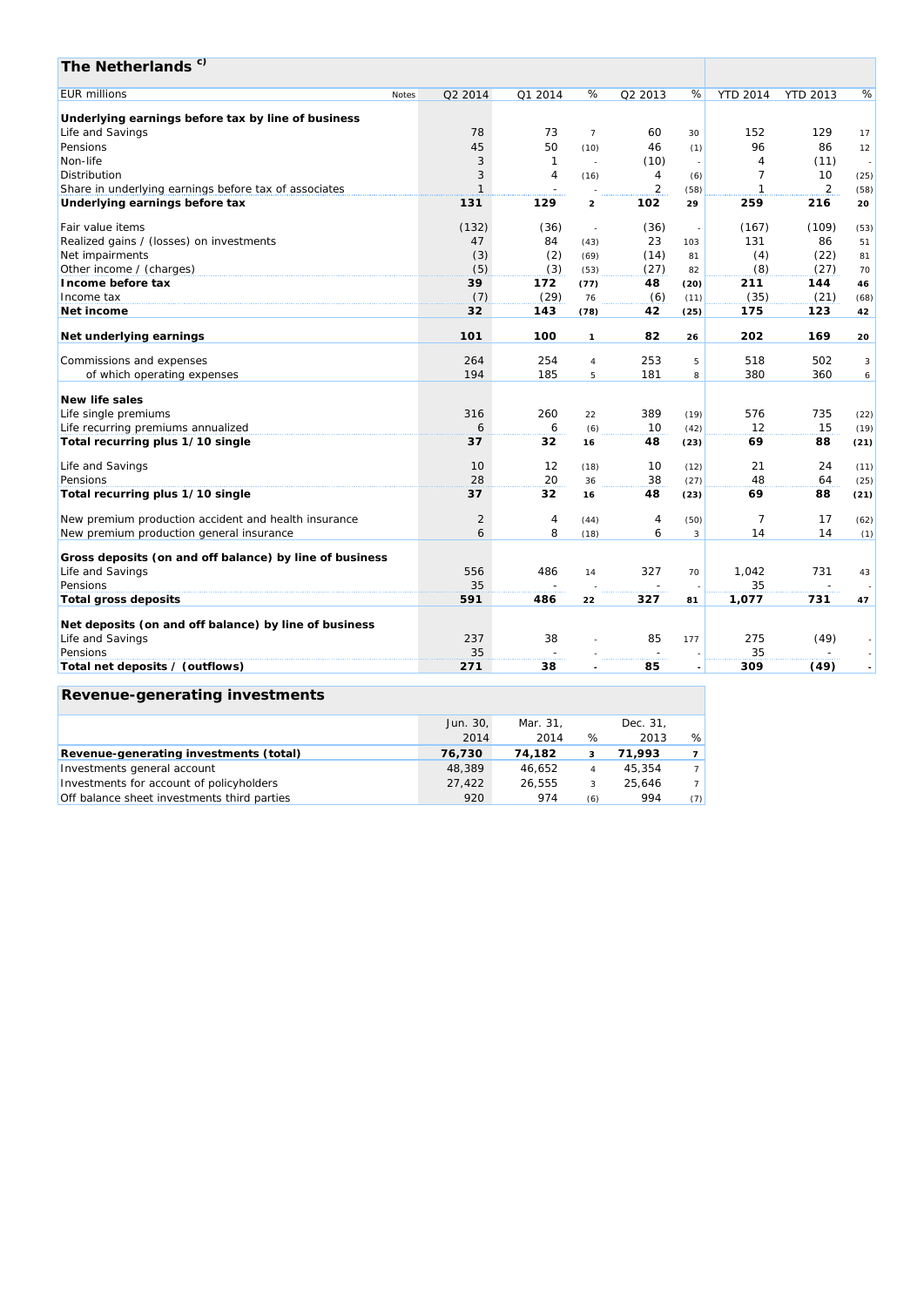| Q1 2014<br>Q2 2013<br><b>GBP</b> millions<br>Q2 2014<br>%<br><b>YTD 2014</b><br><b>YTD 2013</b><br>%<br>Notes<br>Underlying earnings before tax by line of business<br>Life<br>21<br>18<br>23<br>39<br>41<br>20<br>(9)<br>5<br>$\overline{4}$<br>9<br>(1)<br>Pensions<br>(3)<br>(3)<br>(2)<br>Distribution<br>Underlying earnings before tax<br>22<br>20<br>26<br>28<br>48<br>38<br>27<br>15<br>(2)<br>Fair value items<br>(11)<br>(1)<br>(13)<br>(3)<br>Realized gains / (losses) on investments<br>80<br>13<br>23<br>93<br>24<br>Net impairments<br>(13)<br>(13)<br>98<br>98<br>$\overline{\phantom{a}}$<br>$\mathbf{1}$<br>(3)<br>(43)<br>(2)<br>(39)<br>Other income / (charges)<br>5<br>96<br>Income before tax<br>30<br>(14)<br>96<br>126<br>$\overline{7}$<br>(11)<br>(5)<br>$\overline{2}$<br>(16)<br>Income tax attributable to policyholder return<br>(120)<br>(4)<br>Income before income tax on shareholders return<br>85<br>25<br>(12)<br>111<br>3<br>(12)<br>(2)<br>(14)<br>5<br>Income tax on shareholders return<br>6<br>73<br>23<br>97<br>8<br>(6)<br>Net income<br>27<br>22<br>38<br>Net underlying earnings<br>21<br>48<br>30<br>18<br>24<br>Commissions and expenses<br>143<br>144<br>183<br>287<br>337<br>(1)<br>(22)<br>77<br>77<br>97<br>of which operating expenses<br>154<br>166<br>(1)<br>(7)<br>(20)<br><b>New life sales</b><br>6<br>453<br>454<br>913<br>907<br>1,733<br>Life single premiums<br>(50)<br>Life recurring premiums annualized<br>181<br>156<br>342<br>318<br>161<br>$\overline{7}$<br>12<br>16<br>Total recurring plus 1/10 single<br>226<br>247<br>433<br>491<br>206<br>10<br>(9)<br>13<br>14<br>15<br>27<br>30<br>Life<br>(4)<br>(13)<br>213<br>193<br>232<br>406<br>Pensions<br>461<br>(8)<br>11<br>226<br>Total recurring plus 1/10 single<br>206<br>247<br>433<br>491<br>10<br>(9)<br>New premium production accident and health insurance<br>$\mathbf{1}$<br>1<br>(93)<br>Gross deposits (on and off balance) by line of business<br>Variable annuities<br>2<br>57<br>59<br>102<br>99<br>3<br>Savings<br>44<br>30<br>(3)<br>59<br>102<br><b>Total gross deposits</b><br>57<br>44<br>101<br>30<br>(3)<br>$\overline{\phantom{a}}$<br>Net deposits (on and off balance) by line of business<br>Variable annuities<br>(21)<br>(17)<br>(13)<br>(38)<br>(18)<br>(20)<br>(73)<br>(116)<br>58<br>92<br>97<br>Savings<br>51<br>40<br>28<br>(10)<br>(5)<br>Total net deposits / (outflows)<br>31<br>23<br>45<br>54<br>79<br>35<br>(32) | United Kingdom <sup>c)</sup>                                 |       |       |    |     |       |     |                          |
|--------------------------------------------------------------------------------------------------------------------------------------------------------------------------------------------------------------------------------------------------------------------------------------------------------------------------------------------------------------------------------------------------------------------------------------------------------------------------------------------------------------------------------------------------------------------------------------------------------------------------------------------------------------------------------------------------------------------------------------------------------------------------------------------------------------------------------------------------------------------------------------------------------------------------------------------------------------------------------------------------------------------------------------------------------------------------------------------------------------------------------------------------------------------------------------------------------------------------------------------------------------------------------------------------------------------------------------------------------------------------------------------------------------------------------------------------------------------------------------------------------------------------------------------------------------------------------------------------------------------------------------------------------------------------------------------------------------------------------------------------------------------------------------------------------------------------------------------------------------------------------------------------------------------------------------------------------------------------------------------------------------------------------------------------------------------------------------------------------------------------------------------------------------------------------------------------------------------------------------------------------------------------------------------------------------------------------------------------------------------------------------------------------------------------------------------------------------------------------|--------------------------------------------------------------|-------|-------|----|-----|-------|-----|--------------------------|
|                                                                                                                                                                                                                                                                                                                                                                                                                                                                                                                                                                                                                                                                                                                                                                                                                                                                                                                                                                                                                                                                                                                                                                                                                                                                                                                                                                                                                                                                                                                                                                                                                                                                                                                                                                                                                                                                                                                                                                                                                                                                                                                                                                                                                                                                                                                                                                                                                                                                                |                                                              |       |       |    |     |       |     | %                        |
|                                                                                                                                                                                                                                                                                                                                                                                                                                                                                                                                                                                                                                                                                                                                                                                                                                                                                                                                                                                                                                                                                                                                                                                                                                                                                                                                                                                                                                                                                                                                                                                                                                                                                                                                                                                                                                                                                                                                                                                                                                                                                                                                                                                                                                                                                                                                                                                                                                                                                |                                                              |       |       |    |     |       |     |                          |
|                                                                                                                                                                                                                                                                                                                                                                                                                                                                                                                                                                                                                                                                                                                                                                                                                                                                                                                                                                                                                                                                                                                                                                                                                                                                                                                                                                                                                                                                                                                                                                                                                                                                                                                                                                                                                                                                                                                                                                                                                                                                                                                                                                                                                                                                                                                                                                                                                                                                                |                                                              |       |       |    |     |       |     | (5)                      |
|                                                                                                                                                                                                                                                                                                                                                                                                                                                                                                                                                                                                                                                                                                                                                                                                                                                                                                                                                                                                                                                                                                                                                                                                                                                                                                                                                                                                                                                                                                                                                                                                                                                                                                                                                                                                                                                                                                                                                                                                                                                                                                                                                                                                                                                                                                                                                                                                                                                                                |                                                              |       |       |    |     |       |     | $\sim$ 1                 |
|                                                                                                                                                                                                                                                                                                                                                                                                                                                                                                                                                                                                                                                                                                                                                                                                                                                                                                                                                                                                                                                                                                                                                                                                                                                                                                                                                                                                                                                                                                                                                                                                                                                                                                                                                                                                                                                                                                                                                                                                                                                                                                                                                                                                                                                                                                                                                                                                                                                                                |                                                              |       |       |    |     |       |     |                          |
|                                                                                                                                                                                                                                                                                                                                                                                                                                                                                                                                                                                                                                                                                                                                                                                                                                                                                                                                                                                                                                                                                                                                                                                                                                                                                                                                                                                                                                                                                                                                                                                                                                                                                                                                                                                                                                                                                                                                                                                                                                                                                                                                                                                                                                                                                                                                                                                                                                                                                |                                                              |       |       |    |     |       |     |                          |
|                                                                                                                                                                                                                                                                                                                                                                                                                                                                                                                                                                                                                                                                                                                                                                                                                                                                                                                                                                                                                                                                                                                                                                                                                                                                                                                                                                                                                                                                                                                                                                                                                                                                                                                                                                                                                                                                                                                                                                                                                                                                                                                                                                                                                                                                                                                                                                                                                                                                                |                                                              |       |       |    |     |       |     |                          |
|                                                                                                                                                                                                                                                                                                                                                                                                                                                                                                                                                                                                                                                                                                                                                                                                                                                                                                                                                                                                                                                                                                                                                                                                                                                                                                                                                                                                                                                                                                                                                                                                                                                                                                                                                                                                                                                                                                                                                                                                                                                                                                                                                                                                                                                                                                                                                                                                                                                                                |                                                              |       |       |    |     |       |     | $\sim$                   |
|                                                                                                                                                                                                                                                                                                                                                                                                                                                                                                                                                                                                                                                                                                                                                                                                                                                                                                                                                                                                                                                                                                                                                                                                                                                                                                                                                                                                                                                                                                                                                                                                                                                                                                                                                                                                                                                                                                                                                                                                                                                                                                                                                                                                                                                                                                                                                                                                                                                                                |                                                              |       |       |    |     |       |     |                          |
|                                                                                                                                                                                                                                                                                                                                                                                                                                                                                                                                                                                                                                                                                                                                                                                                                                                                                                                                                                                                                                                                                                                                                                                                                                                                                                                                                                                                                                                                                                                                                                                                                                                                                                                                                                                                                                                                                                                                                                                                                                                                                                                                                                                                                                                                                                                                                                                                                                                                                |                                                              |       |       |    |     |       |     |                          |
|                                                                                                                                                                                                                                                                                                                                                                                                                                                                                                                                                                                                                                                                                                                                                                                                                                                                                                                                                                                                                                                                                                                                                                                                                                                                                                                                                                                                                                                                                                                                                                                                                                                                                                                                                                                                                                                                                                                                                                                                                                                                                                                                                                                                                                                                                                                                                                                                                                                                                |                                                              |       |       |    |     |       |     |                          |
|                                                                                                                                                                                                                                                                                                                                                                                                                                                                                                                                                                                                                                                                                                                                                                                                                                                                                                                                                                                                                                                                                                                                                                                                                                                                                                                                                                                                                                                                                                                                                                                                                                                                                                                                                                                                                                                                                                                                                                                                                                                                                                                                                                                                                                                                                                                                                                                                                                                                                |                                                              |       |       |    |     |       |     |                          |
|                                                                                                                                                                                                                                                                                                                                                                                                                                                                                                                                                                                                                                                                                                                                                                                                                                                                                                                                                                                                                                                                                                                                                                                                                                                                                                                                                                                                                                                                                                                                                                                                                                                                                                                                                                                                                                                                                                                                                                                                                                                                                                                                                                                                                                                                                                                                                                                                                                                                                |                                                              |       |       |    |     |       |     |                          |
|                                                                                                                                                                                                                                                                                                                                                                                                                                                                                                                                                                                                                                                                                                                                                                                                                                                                                                                                                                                                                                                                                                                                                                                                                                                                                                                                                                                                                                                                                                                                                                                                                                                                                                                                                                                                                                                                                                                                                                                                                                                                                                                                                                                                                                                                                                                                                                                                                                                                                |                                                              |       |       |    |     |       |     |                          |
|                                                                                                                                                                                                                                                                                                                                                                                                                                                                                                                                                                                                                                                                                                                                                                                                                                                                                                                                                                                                                                                                                                                                                                                                                                                                                                                                                                                                                                                                                                                                                                                                                                                                                                                                                                                                                                                                                                                                                                                                                                                                                                                                                                                                                                                                                                                                                                                                                                                                                |                                                              |       |       |    |     |       |     | $\overline{\phantom{a}}$ |
|                                                                                                                                                                                                                                                                                                                                                                                                                                                                                                                                                                                                                                                                                                                                                                                                                                                                                                                                                                                                                                                                                                                                                                                                                                                                                                                                                                                                                                                                                                                                                                                                                                                                                                                                                                                                                                                                                                                                                                                                                                                                                                                                                                                                                                                                                                                                                                                                                                                                                |                                                              |       |       |    |     |       |     |                          |
|                                                                                                                                                                                                                                                                                                                                                                                                                                                                                                                                                                                                                                                                                                                                                                                                                                                                                                                                                                                                                                                                                                                                                                                                                                                                                                                                                                                                                                                                                                                                                                                                                                                                                                                                                                                                                                                                                                                                                                                                                                                                                                                                                                                                                                                                                                                                                                                                                                                                                |                                                              |       |       |    |     |       |     |                          |
|                                                                                                                                                                                                                                                                                                                                                                                                                                                                                                                                                                                                                                                                                                                                                                                                                                                                                                                                                                                                                                                                                                                                                                                                                                                                                                                                                                                                                                                                                                                                                                                                                                                                                                                                                                                                                                                                                                                                                                                                                                                                                                                                                                                                                                                                                                                                                                                                                                                                                |                                                              |       |       |    |     |       |     | (15)                     |
|                                                                                                                                                                                                                                                                                                                                                                                                                                                                                                                                                                                                                                                                                                                                                                                                                                                                                                                                                                                                                                                                                                                                                                                                                                                                                                                                                                                                                                                                                                                                                                                                                                                                                                                                                                                                                                                                                                                                                                                                                                                                                                                                                                                                                                                                                                                                                                                                                                                                                |                                                              |       |       |    |     |       |     |                          |
|                                                                                                                                                                                                                                                                                                                                                                                                                                                                                                                                                                                                                                                                                                                                                                                                                                                                                                                                                                                                                                                                                                                                                                                                                                                                                                                                                                                                                                                                                                                                                                                                                                                                                                                                                                                                                                                                                                                                                                                                                                                                                                                                                                                                                                                                                                                                                                                                                                                                                |                                                              |       |       |    |     |       |     |                          |
|                                                                                                                                                                                                                                                                                                                                                                                                                                                                                                                                                                                                                                                                                                                                                                                                                                                                                                                                                                                                                                                                                                                                                                                                                                                                                                                                                                                                                                                                                                                                                                                                                                                                                                                                                                                                                                                                                                                                                                                                                                                                                                                                                                                                                                                                                                                                                                                                                                                                                |                                                              |       |       |    |     |       |     | (48)                     |
|                                                                                                                                                                                                                                                                                                                                                                                                                                                                                                                                                                                                                                                                                                                                                                                                                                                                                                                                                                                                                                                                                                                                                                                                                                                                                                                                                                                                                                                                                                                                                                                                                                                                                                                                                                                                                                                                                                                                                                                                                                                                                                                                                                                                                                                                                                                                                                                                                                                                                |                                                              |       |       |    |     |       |     |                          |
|                                                                                                                                                                                                                                                                                                                                                                                                                                                                                                                                                                                                                                                                                                                                                                                                                                                                                                                                                                                                                                                                                                                                                                                                                                                                                                                                                                                                                                                                                                                                                                                                                                                                                                                                                                                                                                                                                                                                                                                                                                                                                                                                                                                                                                                                                                                                                                                                                                                                                |                                                              |       |       |    |     |       |     | (12)                     |
|                                                                                                                                                                                                                                                                                                                                                                                                                                                                                                                                                                                                                                                                                                                                                                                                                                                                                                                                                                                                                                                                                                                                                                                                                                                                                                                                                                                                                                                                                                                                                                                                                                                                                                                                                                                                                                                                                                                                                                                                                                                                                                                                                                                                                                                                                                                                                                                                                                                                                |                                                              |       |       |    |     |       |     | (10)                     |
|                                                                                                                                                                                                                                                                                                                                                                                                                                                                                                                                                                                                                                                                                                                                                                                                                                                                                                                                                                                                                                                                                                                                                                                                                                                                                                                                                                                                                                                                                                                                                                                                                                                                                                                                                                                                                                                                                                                                                                                                                                                                                                                                                                                                                                                                                                                                                                                                                                                                                |                                                              |       |       |    |     |       |     | (12)                     |
|                                                                                                                                                                                                                                                                                                                                                                                                                                                                                                                                                                                                                                                                                                                                                                                                                                                                                                                                                                                                                                                                                                                                                                                                                                                                                                                                                                                                                                                                                                                                                                                                                                                                                                                                                                                                                                                                                                                                                                                                                                                                                                                                                                                                                                                                                                                                                                                                                                                                                |                                                              |       |       |    |     |       |     | (12)                     |
|                                                                                                                                                                                                                                                                                                                                                                                                                                                                                                                                                                                                                                                                                                                                                                                                                                                                                                                                                                                                                                                                                                                                                                                                                                                                                                                                                                                                                                                                                                                                                                                                                                                                                                                                                                                                                                                                                                                                                                                                                                                                                                                                                                                                                                                                                                                                                                                                                                                                                |                                                              |       |       |    |     |       |     |                          |
|                                                                                                                                                                                                                                                                                                                                                                                                                                                                                                                                                                                                                                                                                                                                                                                                                                                                                                                                                                                                                                                                                                                                                                                                                                                                                                                                                                                                                                                                                                                                                                                                                                                                                                                                                                                                                                                                                                                                                                                                                                                                                                                                                                                                                                                                                                                                                                                                                                                                                |                                                              |       |       |    |     |       |     |                          |
|                                                                                                                                                                                                                                                                                                                                                                                                                                                                                                                                                                                                                                                                                                                                                                                                                                                                                                                                                                                                                                                                                                                                                                                                                                                                                                                                                                                                                                                                                                                                                                                                                                                                                                                                                                                                                                                                                                                                                                                                                                                                                                                                                                                                                                                                                                                                                                                                                                                                                |                                                              |       |       |    |     |       |     |                          |
|                                                                                                                                                                                                                                                                                                                                                                                                                                                                                                                                                                                                                                                                                                                                                                                                                                                                                                                                                                                                                                                                                                                                                                                                                                                                                                                                                                                                                                                                                                                                                                                                                                                                                                                                                                                                                                                                                                                                                                                                                                                                                                                                                                                                                                                                                                                                                                                                                                                                                |                                                              |       |       |    |     |       |     |                          |
|                                                                                                                                                                                                                                                                                                                                                                                                                                                                                                                                                                                                                                                                                                                                                                                                                                                                                                                                                                                                                                                                                                                                                                                                                                                                                                                                                                                                                                                                                                                                                                                                                                                                                                                                                                                                                                                                                                                                                                                                                                                                                                                                                                                                                                                                                                                                                                                                                                                                                |                                                              |       |       |    |     |       |     |                          |
|                                                                                                                                                                                                                                                                                                                                                                                                                                                                                                                                                                                                                                                                                                                                                                                                                                                                                                                                                                                                                                                                                                                                                                                                                                                                                                                                                                                                                                                                                                                                                                                                                                                                                                                                                                                                                                                                                                                                                                                                                                                                                                                                                                                                                                                                                                                                                                                                                                                                                |                                                              |       |       |    |     |       |     |                          |
|                                                                                                                                                                                                                                                                                                                                                                                                                                                                                                                                                                                                                                                                                                                                                                                                                                                                                                                                                                                                                                                                                                                                                                                                                                                                                                                                                                                                                                                                                                                                                                                                                                                                                                                                                                                                                                                                                                                                                                                                                                                                                                                                                                                                                                                                                                                                                                                                                                                                                |                                                              |       |       |    |     |       |     |                          |
|                                                                                                                                                                                                                                                                                                                                                                                                                                                                                                                                                                                                                                                                                                                                                                                                                                                                                                                                                                                                                                                                                                                                                                                                                                                                                                                                                                                                                                                                                                                                                                                                                                                                                                                                                                                                                                                                                                                                                                                                                                                                                                                                                                                                                                                                                                                                                                                                                                                                                |                                                              |       |       |    |     |       |     |                          |
|                                                                                                                                                                                                                                                                                                                                                                                                                                                                                                                                                                                                                                                                                                                                                                                                                                                                                                                                                                                                                                                                                                                                                                                                                                                                                                                                                                                                                                                                                                                                                                                                                                                                                                                                                                                                                                                                                                                                                                                                                                                                                                                                                                                                                                                                                                                                                                                                                                                                                |                                                              |       |       |    |     |       |     | (32)                     |
|                                                                                                                                                                                                                                                                                                                                                                                                                                                                                                                                                                                                                                                                                                                                                                                                                                                                                                                                                                                                                                                                                                                                                                                                                                                                                                                                                                                                                                                                                                                                                                                                                                                                                                                                                                                                                                                                                                                                                                                                                                                                                                                                                                                                                                                                                                                                                                                                                                                                                | Platform assets under administration (balance end of period) | 1,935 | 1,562 | 24 | 548 | 1,935 | 548 | 155                      |

|                                             | Jun. 30. | Mar. 31. |    | Dec. 31, |                |
|---------------------------------------------|----------|----------|----|----------|----------------|
|                                             | 2014     | 2014     | %  | 2013     | %              |
| Revenue-generating investments (total)      | 58,046   | 57.453   |    | 57.277   | 1 <sup>1</sup> |
| Investments general account                 | 9.485    | 9.084    | 4  | 8.938    | 6              |
| Investments for account of policyholders    | 48.229   | 48.091   |    | 48.101   |                |
| Off balance sheet investments third parties | 331      | 277      | 20 | 239      | 39             |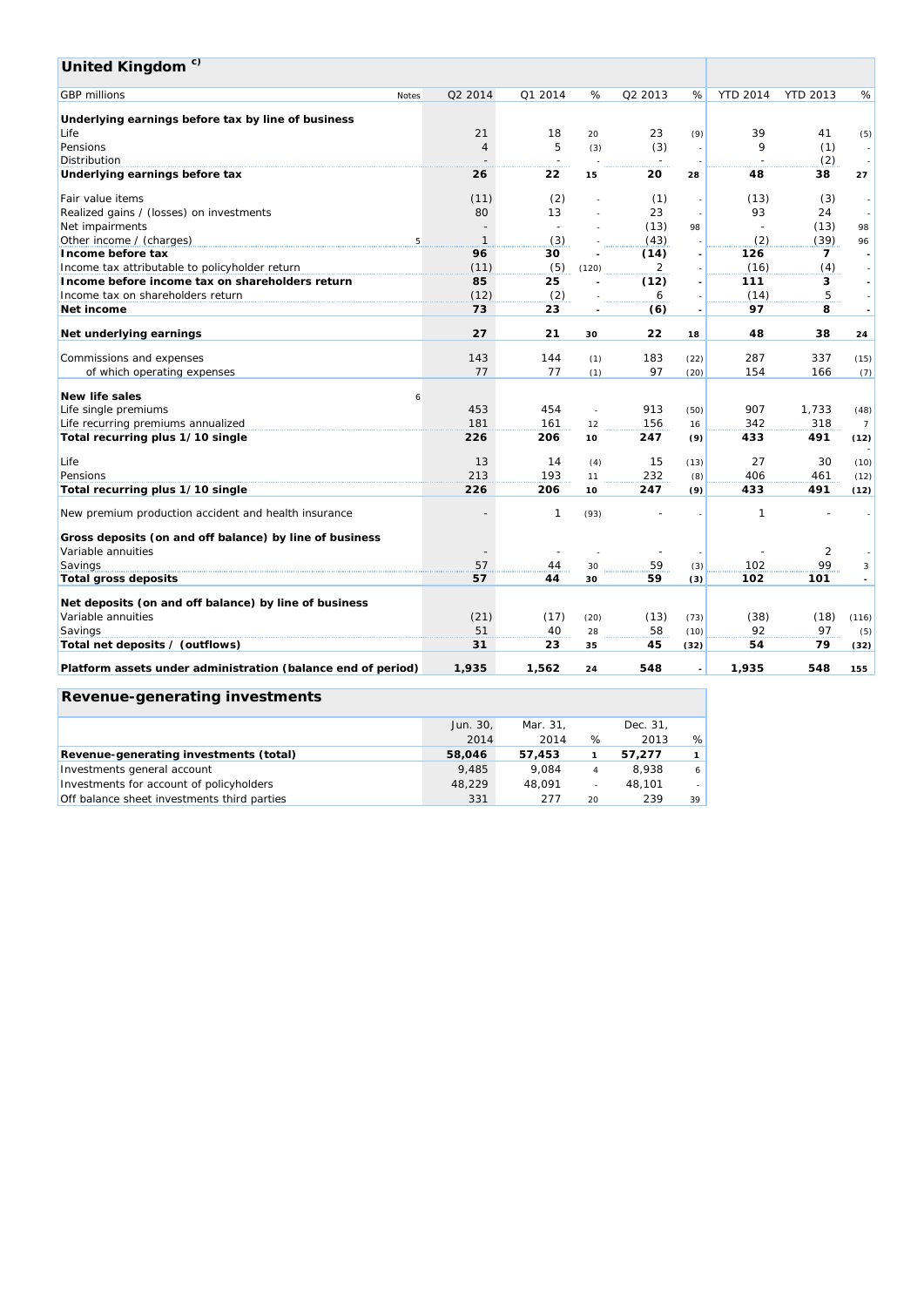| New Markets <sup>c)</sup>                            |                |                |                          |                |                     |                 |                 |                          |
|------------------------------------------------------|----------------|----------------|--------------------------|----------------|---------------------|-----------------|-----------------|--------------------------|
| <b>EUR</b> millions<br>Notes                         | Q2 2014        | Q1 2014        | %                        | Q2 2013        | %                   | <b>YTD 2014</b> | <b>YTD 2013</b> | %                        |
| Underlying earnings before tax                       |                |                |                          |                |                     |                 |                 |                          |
| Central Eastern Europe                               | 19             | 19             | ×,                       | 9              | 101                 | 38              | 25              | 45                       |
| Asia                                                 | 6              | $\overline{a}$ |                          | $\overline{2}$ | 197                 | 6               | 11              | (44)                     |
| Spain & France                                       | 9              | 10             | (5)                      | 10             |                     | 19              | 21              | (8)                      |
| Variable Annuities Europe                            | 3              | 1              |                          | $\overline{2}$ | 89                  | $\overline{4}$  | 3               | 46                       |
| Aegon Asset Management                               | 25             | 32             | (21)                     | 26             | (7)                 | 56              | 49              | 15                       |
| Underlying earnings before tax                       | 62             | 61             | $\overline{z}$           | 49             | 27                  | 123             | 109             | 13                       |
| Fair value items                                     | $\mathbf{1}$   | 7              | (90)                     | (8)            |                     | 8               | (11)            |                          |
| Realized gains / (losses) on investments             | $\overline{2}$ | $\overline{2}$ | 9                        | 1              |                     | $\overline{4}$  | 3               | 42                       |
| Net impairments                                      | (15)           | (9)            | (59)                     | 4              |                     | (24)            | (6)             |                          |
| Other income / (charges)                             | $\mathbf{1}$   | (2)            |                          | 106            | (99)                | (1)             | 102             |                          |
| Income before tax                                    | 51             | 59             | (14)                     | 152            | (67)                | 109             | 197             | (44)                     |
| Income tax                                           | (16)           | (16)           | $\mathcal I$             | (12)           | (45)                | (32)            | (28)            | (16)                     |
| Net income                                           | 35             | 43             | (19)                     | 140            | (75)                | 77              | 169             | (54)                     |
| Net income / (loss) attributable to:                 |                |                |                          |                |                     |                 |                 |                          |
| Equity holders of Aegon N.V.                         | 35             | 43             | (19)                     | 139            | (75)                | 77              | 168             | (54)                     |
| Non-controlling interests                            |                |                |                          | 1              |                     |                 | 1               |                          |
| Net underlying earnings                              | 44             | 45             | (3)                      | 36             | 20                  | 89              | 74              | 21                       |
| Commissions and expenses                             | 240            | 233            | $\sqrt{3}$               | 237            | $\boldsymbol{\eta}$ | 473             | 467             | $\mathcal I$             |
| of which operating expenses                          | 163            | 156            | 5                        | 161            | $\boldsymbol{\eta}$ | 320             | 318             | $\overline{\phantom{a}}$ |
| <b>New life sales</b><br>10                          |                |                |                          |                |                     |                 |                 |                          |
| Life single premiums                                 | 317            | 205            | 54                       | 175            | 81                  | 522             | 322             | 62                       |
| Life recurring premiums annualized                   | 39             | 42             | (7)                      | 39             | $\boldsymbol{\eta}$ | 81              | 87              | (7)                      |
| Total recurring plus 1/10 single                     | 71             | 62             | 14                       | 56             | 26                  | 133             | 119             | 11                       |
| Life                                                 | 70             | 60             | 16                       | 55             | 26                  | 130             | 117             | 11                       |
| Associates                                           | $\mathbf{1}$   | 2              | (68)                     | $\mathbf{1}$   | 44                  | 3               | 2               | 37                       |
| Total recurring plus 1/10 single                     | 71             | 62             | 14                       | 56             | 26                  | 133             | 119             | 11                       |
| Central Eastern Europe                               | 25             | 24             | 5                        | 26             | (4)                 | 49              | 54              | (10)                     |
| Asia                                                 | 32             | 26             | 25                       | 19             | 71                  | 57              | 37              | 56                       |
| Spain & France                                       | 14             | 13             | $\overline{7}$           | 11             | 20                  | 27              | 28              | (6)                      |
| Total recurring plus 1/10 single                     | 71             | 62             | 14                       | 56             | 26                  | 133             | 119             | 11                       |
| New premium production accident and health insurance | 8              | 9              | (18)                     | 10             | (22)                | 17              | 22              | (24)                     |
| New premium production general insurance             | 11             | 10             | 11                       | 8              | 33                  | 20              | 14              | 50                       |
| Gross deposits (on and off balance)<br>10            |                |                |                          |                |                     |                 |                 |                          |
| Central Eastern Europe                               | 57             | 58             | (1)                      | 57             | (1)                 | 114             | 114             | $\overline{\phantom{a}}$ |
| Asia                                                 | 114            | 138            | (17)                     | 160            | (29)                | 252             | 255             | (1)                      |
| Spain & France                                       | $\mathbf{1}$   | 1              | (34)                     | $\mathbf{1}$   | (40)                | $\mathbf{1}$    | 8               | (83)                     |
| Variable Annuities Europe                            | 87             | 85             | $\sqrt{3}$               | 110            | (21)                | 172             | 232             | (26)                     |
| Aegon Asset Management                               | 3,585          | 4,147          | (14)                     | 5,527          | (35)                | 7,732           | 7,809           | (1)                      |
| <b>Total gross deposits</b>                          | 3,844          | 4,428          | (13)                     | 5,855          | (34)                | 8,272           | 8,418           | (2)                      |
| Net deposits (on and off balance)<br>10              |                |                |                          |                |                     |                 |                 |                          |
| Central Eastern Europe                               | 41             | (1, 494)       | $\overline{\phantom{a}}$ | 39             | 5                   | (1, 453)        | 4               |                          |
| Asia                                                 | 108            | 132            | (18)                     | 152            | (29)                | 240             | 222             | $\boldsymbol{s}$         |
| Spain & France                                       | (1)            | (1)            | 50                       | (3)            | 75                  | (2)             | (6)             | 64                       |
| Variable Annuities Europe                            | (14)           | (17)           | 19                       | (2)            |                     | (30)            | (16)            | (85)                     |
| Aegon Asset Management                               | 2,552          | (1, 546)       |                          | 2,047          | 25                  | 1,006           | 2,174           | (54)                     |
| Total net deposits / (outflows)                      | 2,687          | (2, 927)       |                          | 2,233          | 20                  | (240)           | 2,378           | $\overline{\phantom{a}}$ |
|                                                      |                |                |                          |                |                     |                 |                 |                          |

|                                             | Jun. 30. | Mar. 31. |                | Dec. 31, |                |
|---------------------------------------------|----------|----------|----------------|----------|----------------|
|                                             | 2014     | 2014     | %              | 2013     | $\%$           |
| Revenue-generating investments (total)      | 73,446   | 67.953   | 8              | 70.705   | $\overline{4}$ |
| Investments general account                 | 3.923    | 3.603    | 9              | 3.396    | 16             |
| Investments for account of policyholders    | 6.710    | 6.450    | $\overline{4}$ | 6.357    | 6              |
| Off balance sheet investments third parties | 62.813   | 57.899   | 8              | 60.951   | 3              |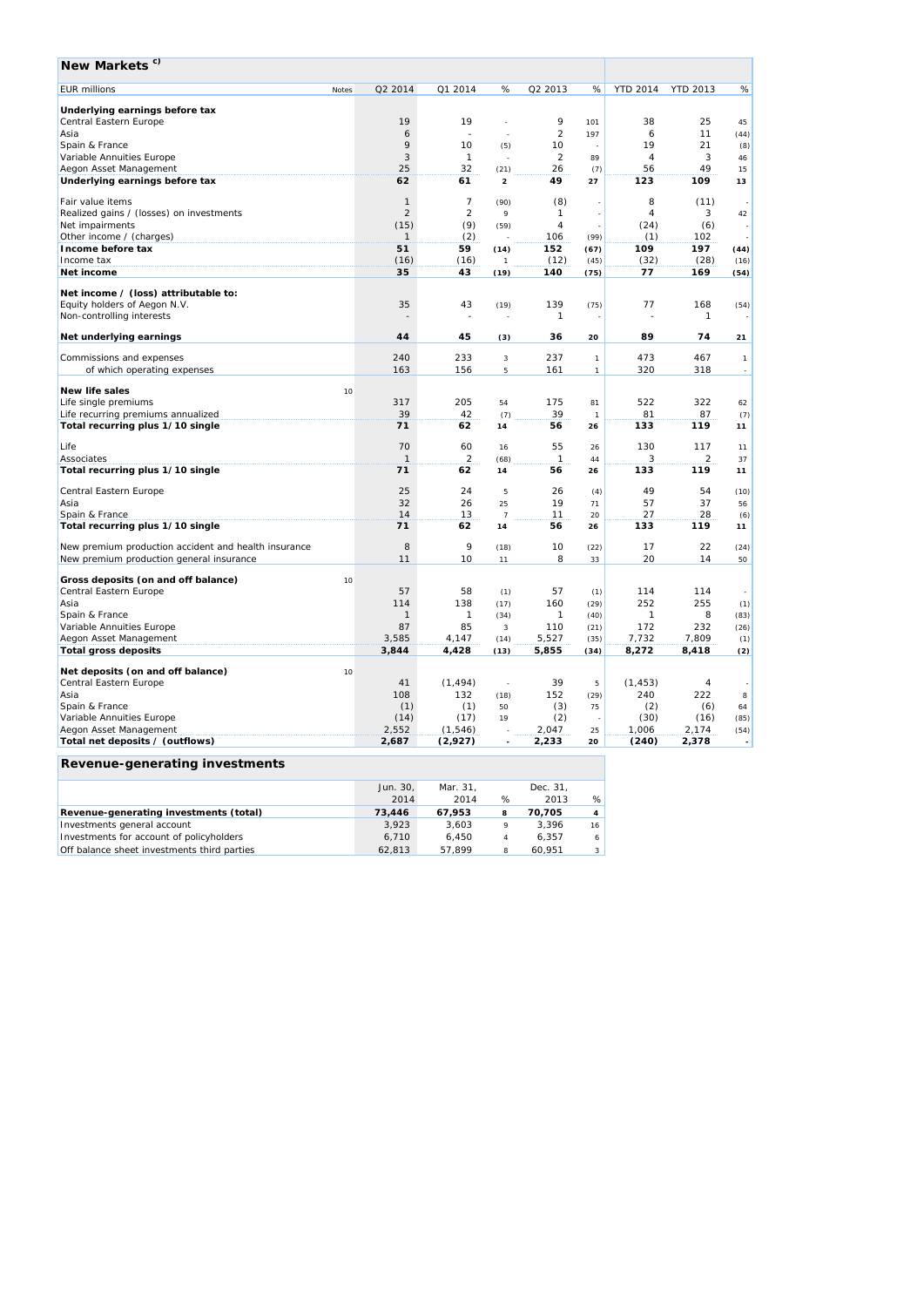|                         | Market consistent value of new business |              |              |         |    |                 |                 |                 |  |  |
|-------------------------|-----------------------------------------|--------------|--------------|---------|----|-----------------|-----------------|-----------------|--|--|
|                         |                                         | <b>MCVNB</b> | <b>MCVNB</b> |         |    |                 |                 |                 |  |  |
| EUR millions, after tax | Q2 2014                                 | Q1 2014      | %            | Q2 2013 | %  | <b>YTD 2014</b> | <b>YTD 2013</b> | %               |  |  |
|                         |                                         |              |              |         |    |                 |                 |                 |  |  |
| Americas                | 134                                     | 152          | (12)         | 114     | 18 | 286             | 209             | 37 <sup>1</sup> |  |  |
| The Netherlands         | 60                                      | 39           | 56           | 42      | 43 | 99              | 137             | (27)            |  |  |
| United Kingdom          | (2)                                     |              |              | 21      |    |                 |                 |                 |  |  |
| New Markets             | 27                                      | - 32         | (13)         | 25      |    | 50              |                 | 28              |  |  |
| Total                   | 221                                     | 223          | (1)          | 202     |    | 444             | 434             |                 |  |  |

| <b>Modeled new business: APE</b> |       |                     |         |                         |                         |            |                 |                 |      |
|----------------------------------|-------|---------------------|---------|-------------------------|-------------------------|------------|-----------------|-----------------|------|
|                                  |       |                     |         | <b>Premium business</b> | <b>Premium business</b> |            |                 |                 |      |
|                                  |       |                     |         | <b>APE</b>              |                         | <b>APE</b> |                 |                 |      |
| <b>EUR</b> millions              | Notes | O <sub>2</sub> 2014 | Q1 2014 | %                       | Q2 2013                 | %          | <b>YTD 2014</b> | <b>YTD 2013</b> | %    |
|                                  |       |                     |         |                         |                         |            |                 |                 |      |
| Americas                         |       | 347                 | 358     | (3)                     | 279                     | 25         | 705             | 584             | 21   |
| The Netherlands                  |       | 62                  | 81      | (23)                    | 75                      | (17)       | 143             | 163             | (12) |
| United Kingdom                   |       | 278                 | 250     | 71                      | 294                     | (6)        | 528             | 580             | (9)  |
| New Markets                      |       | 130                 | 118     | 10                      | 93<br>                  | 39         | 247             | 201             | 23   |
| Total                            |       | 817                 | 806     |                         | 741                     | 10         | 1,623           | 1,528           | 6    |

### **Modeled new business: Deposits**

|                     |              |         |         | <b>Deposit business</b> |         | <b>Deposit business</b> |                          |          |      |  |
|---------------------|--------------|---------|---------|-------------------------|---------|-------------------------|--------------------------|----------|------|--|
|                     |              |         |         | <b>Deposits</b>         |         | <b>Deposits</b>         |                          |          |      |  |
| <b>EUR</b> millions | <b>Notes</b> | Q2 2014 | Q1 2014 | %                       | Q2 2013 | %                       | <b>YTD 2014</b>          | YTD 2013 | %    |  |
|                     |              |         |         |                         |         |                         |                          |          |      |  |
| Americas            |              | 4.693   | 5.021   | (7)                     | 5.507   | (15)                    | 9.713                    | 10.025   | (3)  |  |
| United Kingdom      |              |         |         |                         | $\sim$  |                         | $\overline{\phantom{a}}$ |          |      |  |
| New Markets         |              | 204     | 225     | (9)                     | 270     | (24)                    | 429                      | 481      | (11) |  |
| Total               |              | 4.897   | 5,246   | (7)                     | 5,777   | (15)                    | 10,143                   | 10,508   | (3)  |  |

<u> Tanzania (h. 1878).</u>

| MCVNB/PVNBP summary   |              |              |              |                         |                      |                 |                         |                         |                       |
|-----------------------|--------------|--------------|--------------|-------------------------|----------------------|-----------------|-------------------------|-------------------------|-----------------------|
|                       |              |              |              | <b>Premium business</b> |                      |                 | <b>Premium business</b> |                         |                       |
|                       |              | <b>MCVNB</b> | <b>PVNBP</b> | MCVNB /<br><b>PVNBP</b> | MCVNB/<br><b>APE</b> | <b>MCVNB</b>    | <b>PVNBP</b>            | MCVNB /<br><b>PVNBP</b> | <b>MCVNB</b><br>/ APE |
| <b>EUR</b> millions   | <b>Notes</b> | Q2 2014      |              | %                       | %                    | <b>YTD 2014</b> |                         | %                       | %                     |
|                       | 8            |              |              |                         |                      |                 |                         |                         |                       |
| Americas              |              | 72           | 1.698        | 4.2                     | 20.7                 | 144             | 3.213                   | 4.5                     | 20.4                  |
| The Netherlands       |              | 67           | 1.874        | 3.6                     | 106.6                | 113             | 3.535                   | 3.2                     | 78.7                  |
| <b>United Kingdom</b> |              | (2)          | 1.740        | (0.1)                   | (0.5)                |                 | 3.369                   |                         |                       |
| <b>New Markets</b>    |              | 26           | 1.188        | 2.2                     | 19.9                 | 55              | 2.217                   | 2.5                     | 22.4                  |
| Total                 |              | 163          | 6,500        | 2.5                     | 19.9                 | 311             | 12,335                  | 2.5                     | 19.2                  |

|                     |              |              | <b>Deposit business</b> |               |          | <b>Deposit business</b> |                 |              |          |  |  |
|---------------------|--------------|--------------|-------------------------|---------------|----------|-------------------------|-----------------|--------------|----------|--|--|
|                     |              | <b>MCVNB</b> |                         | PVNBP MCVNB / | MCVNB /  | <b>MCVNB</b>            | <b>PVNBP</b>    | MCVNB /      | MCVNB /  |  |  |
|                     |              |              |                         | <b>PVNBP</b>  | Deposits |                         |                 | <b>PVNBP</b> | Deposits |  |  |
| <b>EUR</b> millions | <b>Notes</b> | Q2 2014      |                         | %             | %        |                         | <b>YTD 2014</b> | %            | %        |  |  |
|                     | 8            |              |                         |               |          |                         |                 |              |          |  |  |
| Americas            |              | 62           | 6,922                   | 0.9           | 1.3      | 142                     | 14.602          | 1.0          | 1.5      |  |  |
| The Netherlands     |              | (6)          | 137                     | (4.4)         | $\sim$   | (13)                    | 302             | (4.4)        |          |  |  |
| New Markets         |              | $\sim$       | 233                     | 0.7           | 0.8      |                         | 497             | 0.8          | 0.9      |  |  |
| Total               |              | 58           | 7.292                   | 0.8           | 1.2      | 133                     | 15,401          | 0.9          | 1.3      |  |  |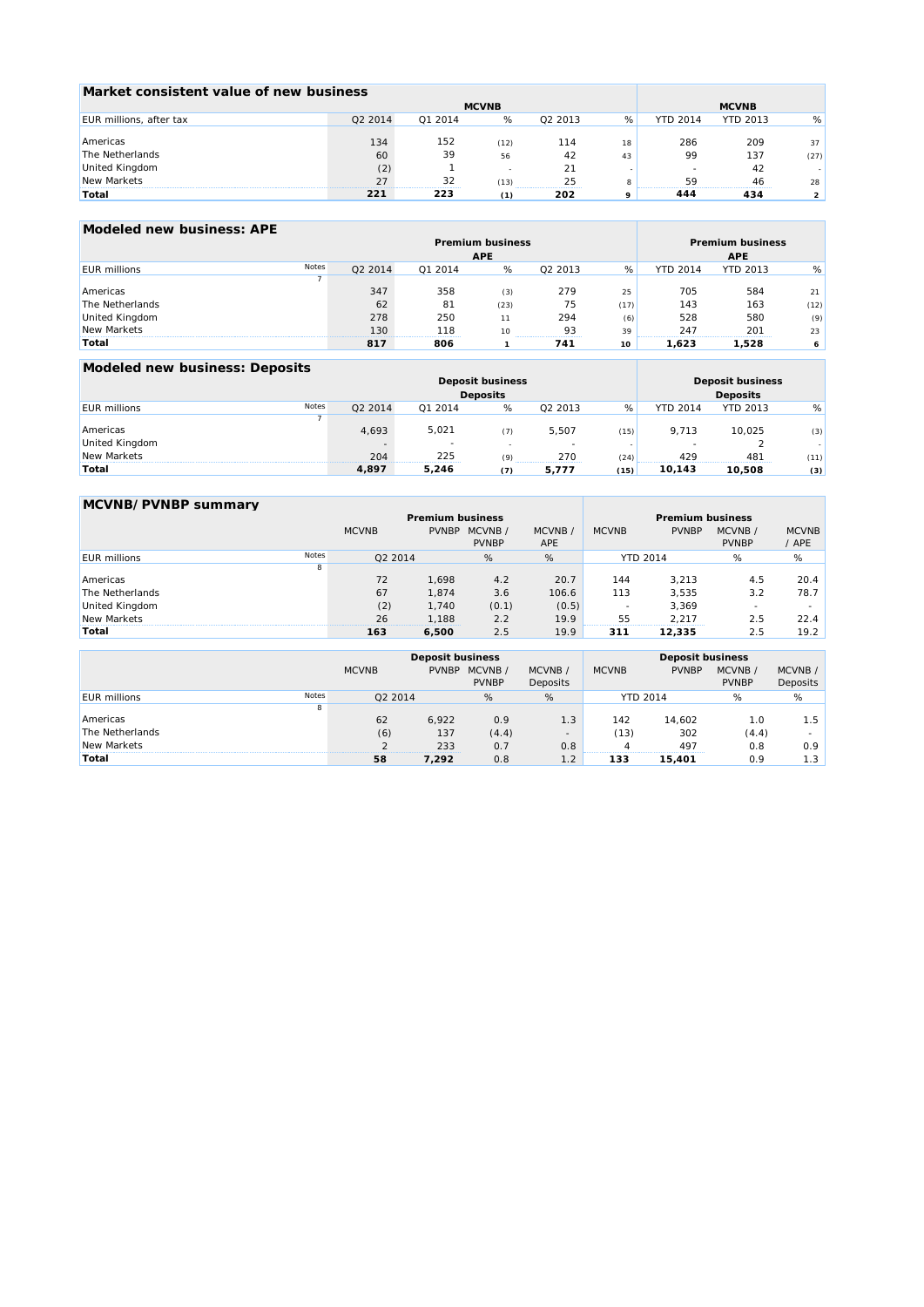### **Notes:**

1) For segment reporting purposes underlying earnings before tax, net underlying earnings, commissions and expenses, operating expenses, income tax (including joint ventures (jv's) and associated companies), income before tax (including jv's and associated companies) and market consistent value of new business are calculated by consolidating on a proportionate basis the revenues and expenses of Aegon's joint ventures and Aegon's associates. Aegon believes that these non-IFRS measures provide meaningful information about the underlying results of Aegon's business, including insight into the financial measures that Aegon's senior management uses in managing the business. Among other things, Aegon's senior management is compensated based in part on Aegon's results against targets using the non-IFRS measures presented here. While other insurers in Aegon's peer group present substantially similar non-IFRS measures, the non-IFRS measures presented in this document may nevertheless differ from the non-IFRS measures presented by other insurers. There is no standardized meaning to these measures under IFRS or any other recognized set of accounting standards. Readers are cautioned to consider carefully the different ways in which Aegon and its peers present similar information before comparing them.

Aegon believes the non-IFRS measures shown herein, when read together with Aegon's reported IFRS financial statements, provide meaningful supplemental information for the investing public to evaluate Aegon's business after eliminating the impact of current IFRS accounting policies for financial instruments and insurance contracts, which embed a number of accounting policy alternatives that companies may select in presenting their results (i.e. companies can use different local GAAPs to measure the insurance contract liability) and that can make the comparability from period to period difficult.

For a definition of underlying earnings and the reconciliation from underlying earnings before tax to income before tax, being the most comparable IFRS measure, reference is made to Note 3 "Segment information" of Aegon's condensed consolidated interim financial statements.

- 2) Sales is defined as new recurring premiums plus 1/10 of single premiums plus 1/10 of gross deposits plus new premium production accident and health plus new premium production general insurance.
- 3) The present value, at point of sale, of all cashflows for new business written during the reporting period, calculated using approximate point of sale economics assumptions. Market consistent value of new business is calculated using a risk neutral approach, ignoring the investment returns expected to be earned in the future in excess of risk free rates (swap curves), with the exeption of an allowance for liquidity premium. The market consistent value of new business is calculated on a post tax basis, after allowing for the time value financial options and guarentees, a market value margin for non-hedgeable financial and non-financial risks and the costs of non-hedgeable stranded capital.
- 4) Return on equity is a ratio using a non-GAAP measure and is calculated by dividing the net underlying earnings after cost of leverage by the average shareholders' equity excluding the preferred shares, the revaluation reserve and the reserves related to defined benefit plans.
- 5) Included in other income/(charges) are charges made to policyholders with respect to income tax in the United Kingdom.
- 6) Includes production on investment contracts without a discretionary participation feature of which the proceeds are not recognized as revenues but are directly added to Aegon's investment contract liabilities.
- 7)  $APE = recurring premium + 1/10 single premium$ .
- <sup>8)</sup> PVNBP: Present value of new business premiums (PVNBP) is the premiums for the new business sold during the reporting period, projected using assumptions and projection periods that are consistent with those used to calculate the market consistent value of new business, discounted back to point of sale using the swap curve (plus liquidity premium where applicable).
- 9) Reconciliation of operating expenses, used for segment reporting, to Aegon's IFRS based operating expenses.

|                                                   |     | Q2 2014 YTD 2014 |
|---------------------------------------------------|-----|------------------|
|                                                   |     |                  |
| Employee expenses                                 | 506 | 982              |
| Administrative expenses                           | 276 | 552              |
| <b>Operating expenses for IFRS reporting</b>      | 782 | 1,533            |
| Operating expenses related to jv's and associates | 28  | 55               |
| Operating expenses in earnings release            | 810 | 1,589            |

<sup>10)</sup> New life sales, gross deposits and net deposits data include results from Aegon's joint ventures and Aegon's associates in consolidated on a proportionate basis.

- <sup>11)</sup> Operational free cash flows reflect the sum of the return on free surplus, earnings on in-force business, release of required surplus on in-force business reduced by new business first year strain and required surplus on new business. Operational free cash flows is defined as the capital generated in a local operating unit measured as the change in the local binding capital metric for that period and after investments in new business. Operational free cash flow is a non-IFRS financial measure that should not be confused with cash flow from operations or any other cash flow measure calculated in accordance with IFRS. Management believes that operational free cash flows provides meaningful information to investors regarding capital generated on a net basis by Aegon's operating subsidiaries that may be available at the holding company. Because elements of operational free cash flows are calculated in accordance with local solvency requirements rather than in accordance with any recognized body of accounting principles, there is no IFRS financial measure that is directly comparable to operational free cash flows.
- a) The calculation of the IGD (Insurance Group Directive) capital surplus and ratio are based on Solvency I capital requirements on IFRS for entities within the EU (Pillar 1 for Aegon UK), and local regulatory solvency measurements for non-EU entities. Specifically, required capital for the life insurance companies in the US is calculated as two times the upper end of the Company Action Level range (200%) as applied by the National Association of Insurance Commissioners in the US. The calculation of the IGD ratio excludes the available and required capital of the UK With-Profit funds. In the UK solvency surplus calculation the local regulator only allows the available capital number of the With-Profit funds included in overall local available capital to be equal to the amount of With-Profit funds' required capital.

b) The results in this release are unaudited.

c) 2013 comparative figures have been enhanced with the impacts of voluntary accounting policies changes related to the deferral of policy acquisition costs and longevity reserving in the Nederlands which are effective January 1, 2014 as announced on January 22, 2014.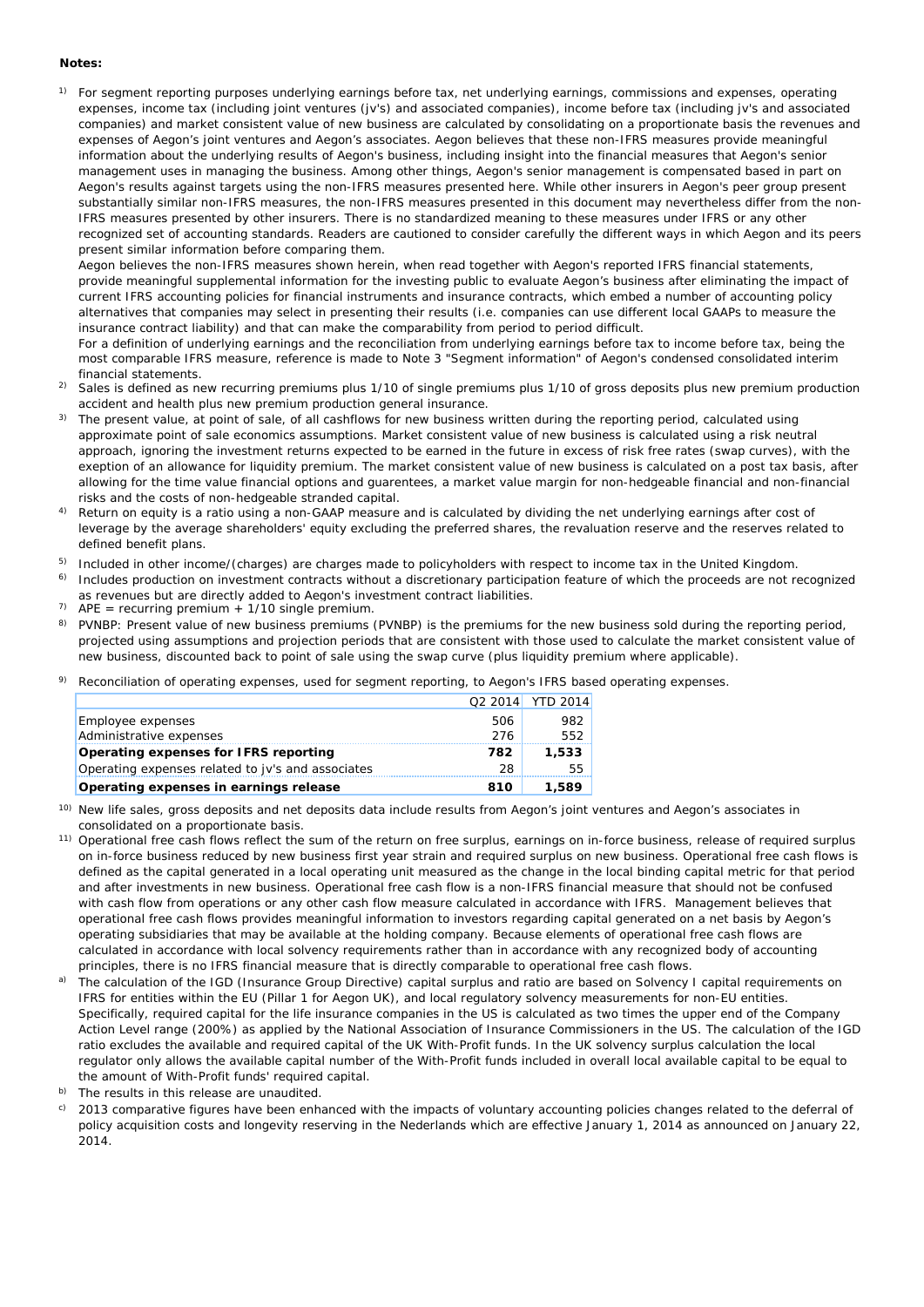### **Currencies**

Income statement items: average rate 1 EUR = USD 1.3704 (2013: USD 1.3124). Income statement items: average rate 1 EUR = GBP 0.8212 (2013: GBP 0.8502). Balance sheet items: closing rate 1 EUR = USD 1.3692 (2013: USD 1.2999; year-end 2013: USD 1.3780). Balance sheet items: closing rate 1 EUR = GBP 0.8008 (2013: GBP 0.8570; year-end 2013: GBP 0.8320).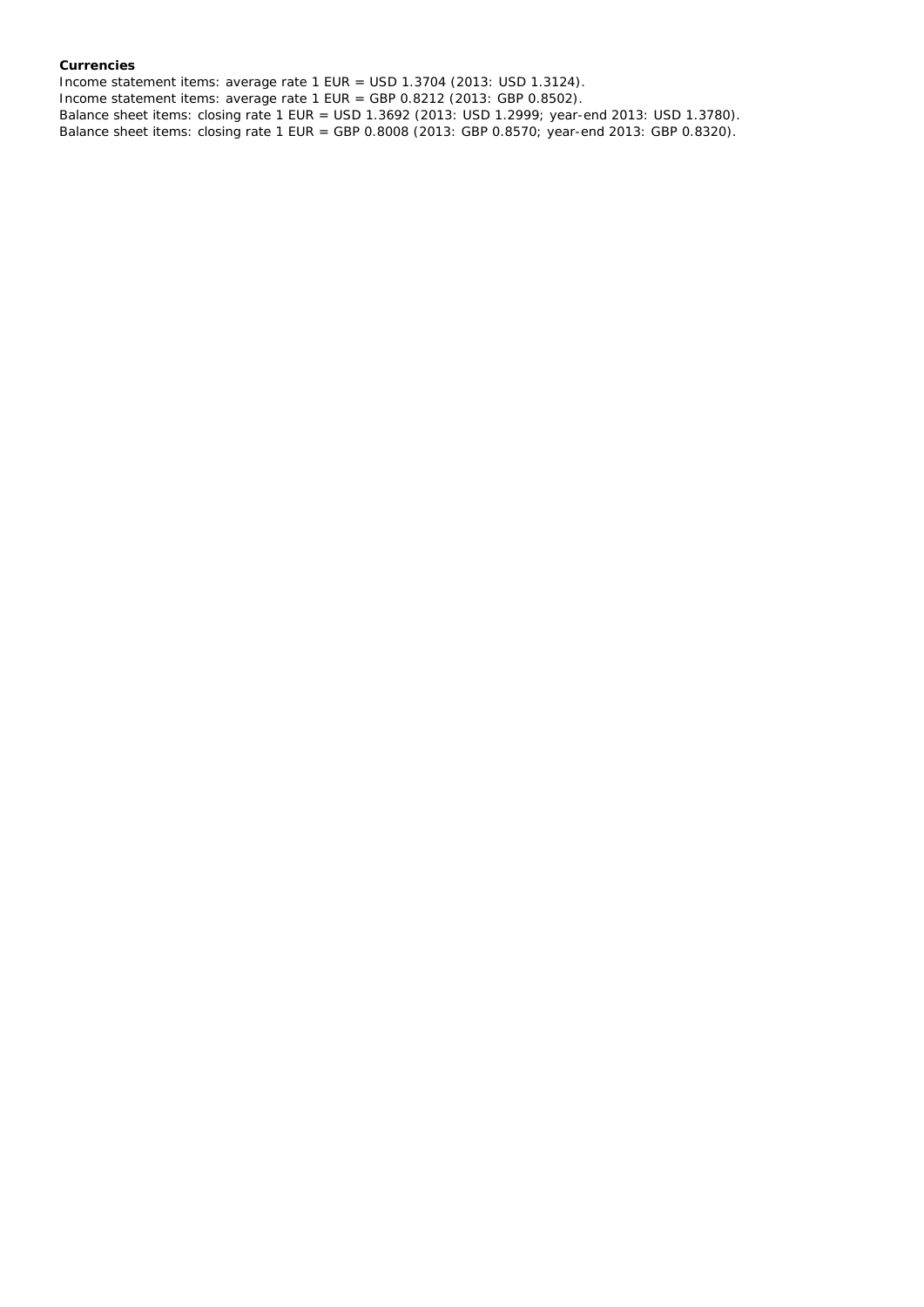| Kerncijfers                             |       |                   |       |          |    |         |         |                |
|-----------------------------------------|-------|-------------------|-------|----------|----|---------|---------|----------------|
| bedragen in EUR miljoenen               |       | Kw2 2014 Kw1 2014 | %     | Kw2 2013 | %  | 6M 2014 | 6M 2013 | %              |
| Onderliggend resultaat voor belastingen | 514   | 498               | 3     | 481      |    | 1.012   | 945     | $\overline{7}$ |
| Nettowinst                              | 343   | 392               | $-12$ | 240      | 43 | 735     | 464     | 58             |
| Verkoop                                 | 2.066 | 2.086             | $-1$  | 1.975    | 5  | 4.152   | 3,713   | 12             |
| Marktconforme waarde nieuwe productie   | 221   | 223               | $-1$  | 202      | 9  | 444     | 434     | $\overline{2}$ |
| Rendement op eigen vermogen             | 8.8%  | 8.4%              | 5     | 8.0%     | 10 | 8.6%    | 7.6%    | 13             |